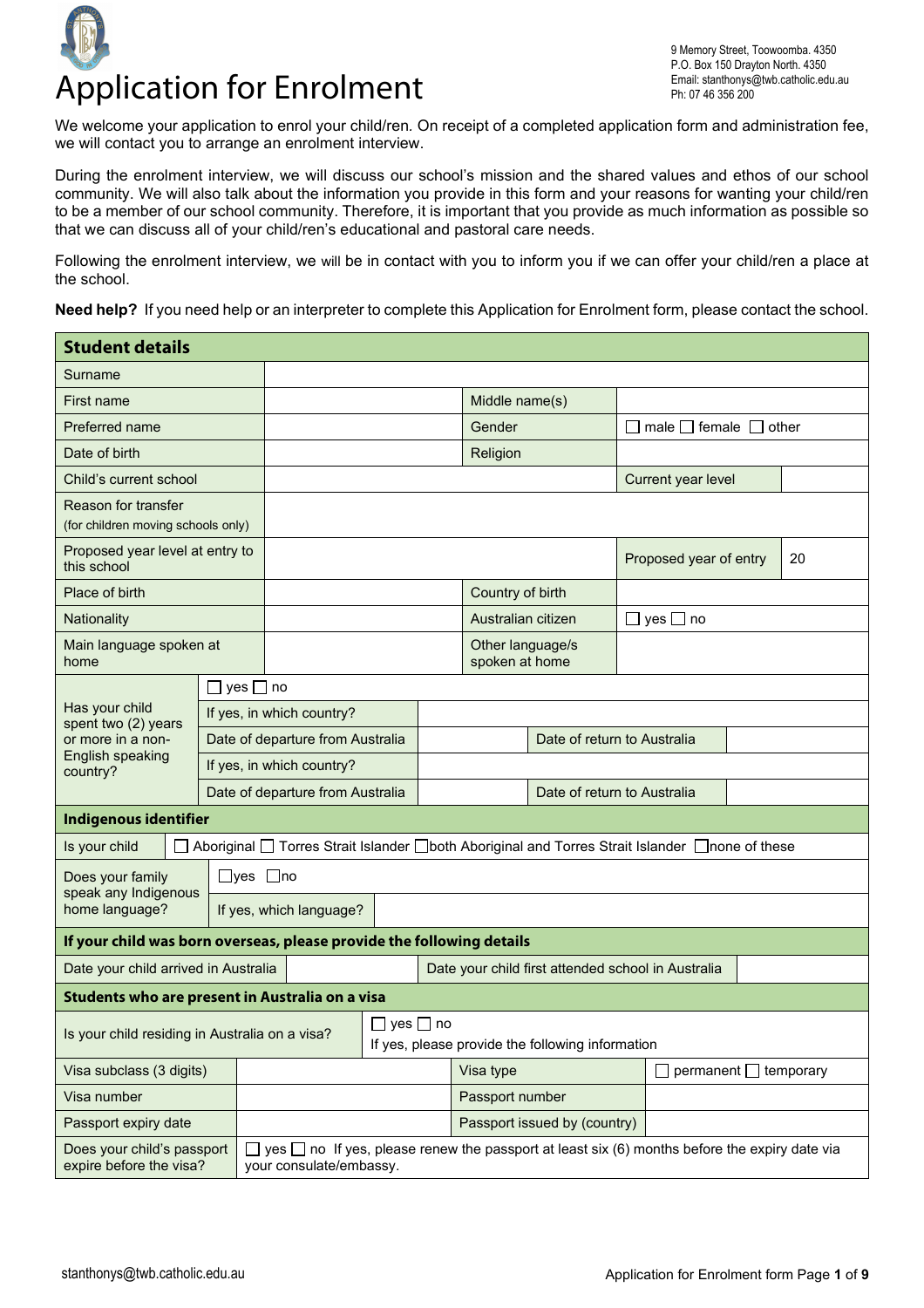| Fee paying overseas students                                                                                                                                                                                                                                                                                                                                                                                                                    |  |                                 |        |                                                                           |  |                 |                              |                      |             |
|-------------------------------------------------------------------------------------------------------------------------------------------------------------------------------------------------------------------------------------------------------------------------------------------------------------------------------------------------------------------------------------------------------------------------------------------------|--|---------------------------------|--------|---------------------------------------------------------------------------|--|-----------------|------------------------------|----------------------|-------------|
| Is your child a full fee paying overseas student<br>(FFPOS)?                                                                                                                                                                                                                                                                                                                                                                                    |  |                                 |        | $\Box$ yes $\Box$ no<br>If yes, please provide the following information. |  |                 |                              |                      |             |
| Confirmation of enrolment – course code                                                                                                                                                                                                                                                                                                                                                                                                         |  |                                 |        |                                                                           |  |                 |                              |                      |             |
| Course description                                                                                                                                                                                                                                                                                                                                                                                                                              |  |                                 |        |                                                                           |  |                 |                              |                      |             |
| Confirmation of enrolment date                                                                                                                                                                                                                                                                                                                                                                                                                  |  |                                 |        |                                                                           |  |                 |                              |                      |             |
| Course start date                                                                                                                                                                                                                                                                                                                                                                                                                               |  |                                 |        |                                                                           |  | Course end date |                              |                      |             |
| <b>OSHC</b> provider                                                                                                                                                                                                                                                                                                                                                                                                                            |  |                                 |        | Membership number                                                         |  |                 | OSHC expiry date             |                      |             |
| <b>Parish/Sacramental details</b>                                                                                                                                                                                                                                                                                                                                                                                                               |  |                                 |        |                                                                           |  |                 |                              |                      |             |
| <b>Current parish</b>                                                                                                                                                                                                                                                                                                                                                                                                                           |  |                                 |        |                                                                           |  |                 |                              |                      |             |
| Please provide details of the sacraments your child has received                                                                                                                                                                                                                                                                                                                                                                                |  |                                 |        |                                                                           |  |                 |                              |                      |             |
| Sacrament                                                                                                                                                                                                                                                                                                                                                                                                                                       |  | Date<br>received                | Parish |                                                                           |  |                 | Copy of certificate attached |                      |             |
| <b>Baptism</b>                                                                                                                                                                                                                                                                                                                                                                                                                                  |  |                                 |        |                                                                           |  |                 |                              | □ yes □ no           |             |
| Reconciliation                                                                                                                                                                                                                                                                                                                                                                                                                                  |  |                                 |        |                                                                           |  |                 |                              | $\Box$ yes $\Box$ no |             |
| Eucharist                                                                                                                                                                                                                                                                                                                                                                                                                                       |  |                                 |        | $\Box$ yes $\Box$ no                                                      |  |                 |                              |                      |             |
| Confirmation                                                                                                                                                                                                                                                                                                                                                                                                                                    |  |                                 |        | $\Box$ yes $\Box$ no                                                      |  |                 |                              |                      |             |
| Additional needs Please indicate if your child requires additional support for any of the following by ticking all that are relevant                                                                                                                                                                                                                                                                                                            |  |                                 |        |                                                                           |  |                 |                              |                      |             |
| Physical needs                                                                                                                                                                                                                                                                                                                                                                                                                                  |  | yes [                           | no     | Sensory needs (vision or hearing impairment)                              |  |                 |                              |                      | yes<br>l no |
| <b>Medical needs</b>                                                                                                                                                                                                                                                                                                                                                                                                                            |  | yes [                           | no     | Social/Emotional needs                                                    |  |                 |                              |                      | yes<br>no   |
| <b>Educational needs</b>                                                                                                                                                                                                                                                                                                                                                                                                                        |  | yes                             | no     | Any other special needs                                                   |  |                 |                              |                      | yes<br>no   |
| <b>Behavioural needs</b>                                                                                                                                                                                                                                                                                                                                                                                                                        |  | yes $\Box$ no                   |        | Other, please specify                                                     |  |                 |                              |                      |             |
| If you answered yes to any of the above, please provide full details of the needs of your child and any assessment, intervention or<br>support he/she may be currently receiving or has received within the last two years (this may include speech/language pathology<br>reports, medical specialist reports, Educational Adjustment Program (EAP) documents). Copies of reports must be provided with<br>this Application for Enrolment form. |  |                                 |        |                                                                           |  |                 |                              |                      |             |
| Does your child access                                                                                                                                                                                                                                                                                                                                                                                                                          |  | $\Box$ yes $\Box$ no            |        |                                                                           |  |                 |                              |                      |             |
| support through the National<br><b>Disability Insurance Scheme</b><br>(NDIS)?                                                                                                                                                                                                                                                                                                                                                                   |  | If yes, please provide details. |        |                                                                           |  |                 |                              |                      |             |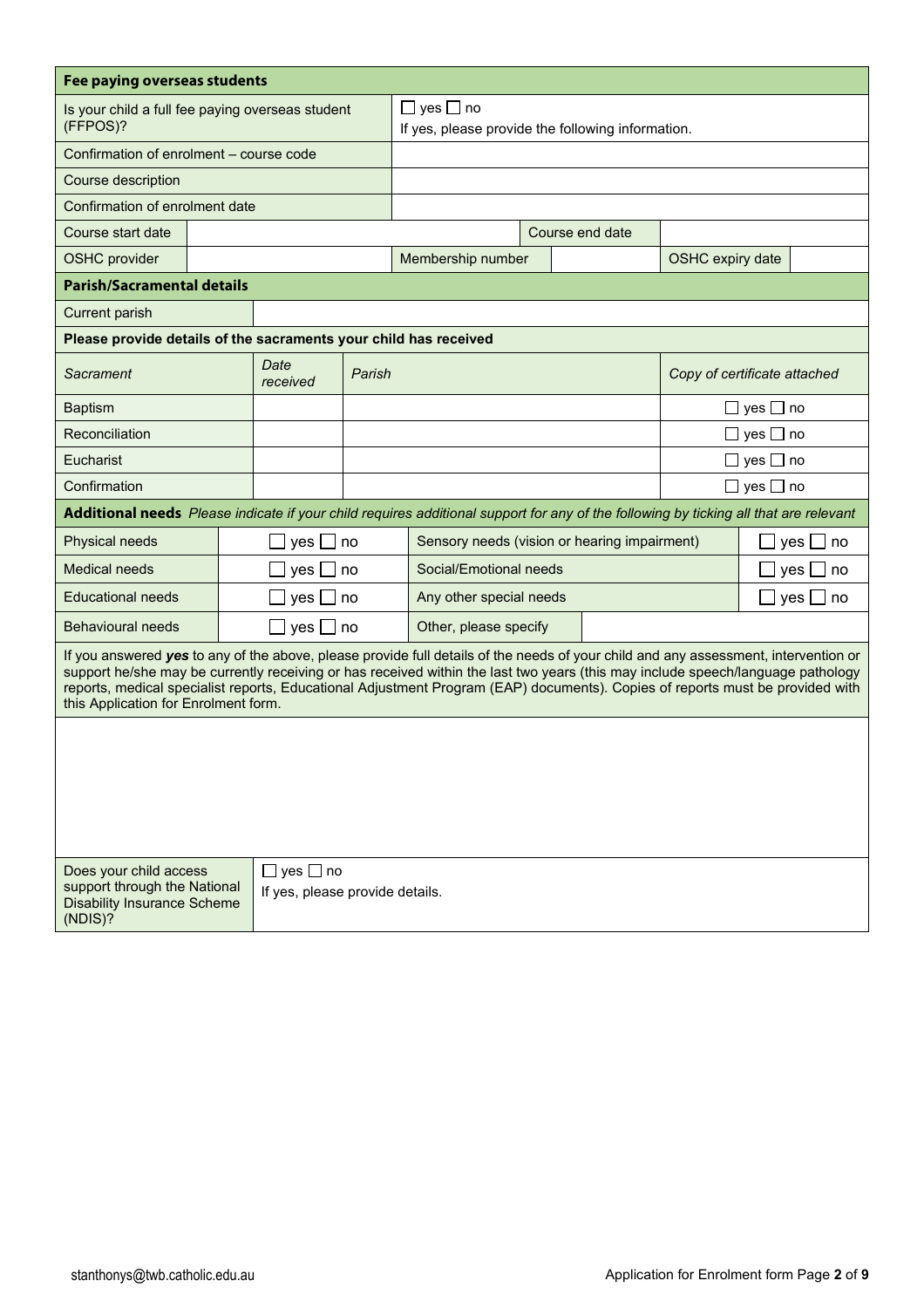| <b>Medical details</b>                                                                                                                                                                                                                                                                                                                                                                                                           |                                        |                                        |  |                         |              |                                                           |         |                      |
|----------------------------------------------------------------------------------------------------------------------------------------------------------------------------------------------------------------------------------------------------------------------------------------------------------------------------------------------------------------------------------------------------------------------------------|----------------------------------------|----------------------------------------|--|-------------------------|--------------|-----------------------------------------------------------|---------|----------------------|
|                                                                                                                                                                                                                                                                                                                                                                                                                                  |                                        |                                        |  |                         |              |                                                           |         |                      |
| Doctor/Medical centre name                                                                                                                                                                                                                                                                                                                                                                                                       |                                        |                                        |  |                         | Phone number |                                                           |         |                      |
| Student's Medicare number                                                                                                                                                                                                                                                                                                                                                                                                        |                                        |                                        |  |                         |              |                                                           |         |                      |
| Student's Medicare card reference number                                                                                                                                                                                                                                                                                                                                                                                         |                                        |                                        |  |                         |              | Medicare expiry date                                      |         |                      |
| Health care card no. (if applicable)                                                                                                                                                                                                                                                                                                                                                                                             |                                        |                                        |  |                         |              |                                                           |         |                      |
| Health fund (if applicable)                                                                                                                                                                                                                                                                                                                                                                                                      |                                        |                                        |  |                         |              | Health fund number                                        |         |                      |
| Private hospital cover                                                                                                                                                                                                                                                                                                                                                                                                           |                                        | yes $\Box$ no                          |  |                         |              |                                                           |         |                      |
| Does your child suffer from asthma?                                                                                                                                                                                                                                                                                                                                                                                              |                                        | □ yes □ no                             |  |                         |              | Does your child have an Asthma<br><b>Management Plan?</b> |         | $\Box$ yes $\Box$ no |
| Other medical conditions and allergies: Please specify any allergies/medical alerts and conditions, particularly<br>ANAPHYLAXIS, relating to your child eg allergy to nuts, penicillin, bee stings, diabetes, epilepsy, etc                                                                                                                                                                                                      |                                        |                                        |  |                         |              |                                                           |         |                      |
| Do you have your child's immunisation<br>certificate?<br>$\Box$ yes $\Box$ no<br>Date of last tetanus injection/booster<br>If yes, please attach copy to application.                                                                                                                                                                                                                                                            |                                        |                                        |  |                         |              |                                                           |         |                      |
| <b>Media consent</b>                                                                                                                                                                                                                                                                                                                                                                                                             |                                        |                                        |  |                         |              |                                                           |         |                      |
| Do you give consent for your child's image and/or name being used by Catholic education for the purpose of<br>external promotion, marketing and internal use, including but without limitation, electronic media, year books,<br>$\Box$ yes $\Box$ no<br>newsletters, school photos, advertising or promotional materials and/or media releases and statements<br>whilst enrolled at the school and after they leave the school. |                                        |                                        |  |                         |              |                                                           |         |                      |
| <b>Children in your family</b> (Please list all the children in your family.)                                                                                                                                                                                                                                                                                                                                                    |                                        |                                        |  |                         |              |                                                           |         |                      |
| Full name                                                                                                                                                                                                                                                                                                                                                                                                                        | Gender                                 |                                        |  | Year level<br>eg Year 5 |              | <b>Birth order</b><br>eg eldest                           | Current | school/kindergarten  |
|                                                                                                                                                                                                                                                                                                                                                                                                                                  |                                        | $\Box$ male $\Box$ female $\Box$ other |  |                         |              |                                                           |         |                      |
|                                                                                                                                                                                                                                                                                                                                                                                                                                  | $\Box$ male $\Box$ female $\Box$ other |                                        |  |                         |              |                                                           |         |                      |
|                                                                                                                                                                                                                                                                                                                                                                                                                                  | $\Box$ male $\Box$ female $\Box$ other |                                        |  |                         |              |                                                           |         |                      |
|                                                                                                                                                                                                                                                                                                                                                                                                                                  |                                        | $\Box$ male $\Box$ female $\Box$ other |  |                         |              |                                                           |         |                      |
|                                                                                                                                                                                                                                                                                                                                                                                                                                  |                                        | $\Box$ male $\Box$ female $\Box$ other |  |                         |              |                                                           |         |                      |
|                                                                                                                                                                                                                                                                                                                                                                                                                                  |                                        |                                        |  |                         |              |                                                           |         |                      |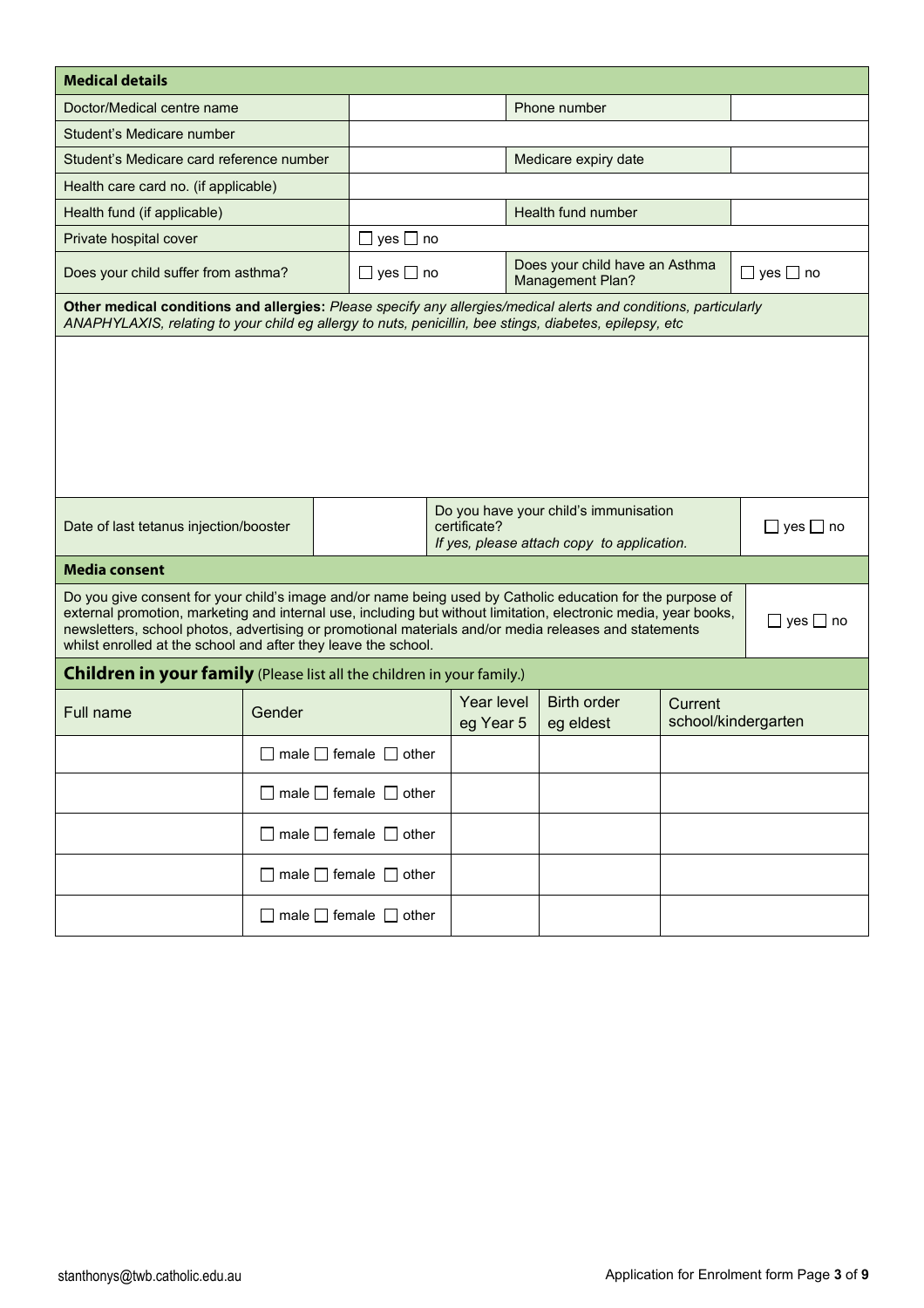| <b>Family details</b>                                                                               |                                                                                                                                                    |                                                                                                                                             |  |  |  |  |  |  |  |
|-----------------------------------------------------------------------------------------------------|----------------------------------------------------------------------------------------------------------------------------------------------------|---------------------------------------------------------------------------------------------------------------------------------------------|--|--|--|--|--|--|--|
|                                                                                                     | Parent/carer residing at same home address as child                                                                                                |                                                                                                                                             |  |  |  |  |  |  |  |
| <b>Details</b>                                                                                      | <b>Parent/carer 1</b>                                                                                                                              | <b>Parent/carer 2</b>                                                                                                                       |  |  |  |  |  |  |  |
| <b>Title</b>                                                                                        |                                                                                                                                                    |                                                                                                                                             |  |  |  |  |  |  |  |
| Surname                                                                                             |                                                                                                                                                    |                                                                                                                                             |  |  |  |  |  |  |  |
| Given name/s                                                                                        |                                                                                                                                                    |                                                                                                                                             |  |  |  |  |  |  |  |
| Relationship to child<br>eg father, aunty                                                           |                                                                                                                                                    |                                                                                                                                             |  |  |  |  |  |  |  |
| Gender                                                                                              | $\Box$ male $\Box$ female $\Box$ other                                                                                                             | $\Box$ male $\Box$ female $\Box$ other                                                                                                      |  |  |  |  |  |  |  |
| <b>Marital status</b>                                                                               | $\Box$ married $\Box$ separated $\Box$ divorced<br>$\Box$ single $\Box$ other                                                                      | $\Box$ married $\Box$ separated $\Box$ divorced<br>$\Box$ single $\Box$ other                                                               |  |  |  |  |  |  |  |
| Home address                                                                                        |                                                                                                                                                    |                                                                                                                                             |  |  |  |  |  |  |  |
| Postal address<br>(if different to home<br>address)                                                 |                                                                                                                                                    |                                                                                                                                             |  |  |  |  |  |  |  |
| Home phone number                                                                                   |                                                                                                                                                    |                                                                                                                                             |  |  |  |  |  |  |  |
| Work phone number                                                                                   |                                                                                                                                                    |                                                                                                                                             |  |  |  |  |  |  |  |
| Mobile phone number                                                                                 |                                                                                                                                                    |                                                                                                                                             |  |  |  |  |  |  |  |
| <b>Email address</b>                                                                                |                                                                                                                                                    |                                                                                                                                             |  |  |  |  |  |  |  |
| Country of birth                                                                                    |                                                                                                                                                    |                                                                                                                                             |  |  |  |  |  |  |  |
| Nationality                                                                                         |                                                                                                                                                    |                                                                                                                                             |  |  |  |  |  |  |  |
| Religion                                                                                            |                                                                                                                                                    |                                                                                                                                             |  |  |  |  |  |  |  |
| Main language spoken<br>at home                                                                     |                                                                                                                                                    |                                                                                                                                             |  |  |  |  |  |  |  |
| Do you need an<br>interpreter?                                                                      | $\Box$ yes $\Box$ no<br>If yes, which language?                                                                                                    | $\Box$ yes $\Box$ no<br>If yes, which language?                                                                                             |  |  |  |  |  |  |  |
| Highest year of school<br>education                                                                 | □ Yr 12 or equivalent<br>□ Yr 11 or equivalent<br>□ Yr 10 or equivalent<br>$\Box$ Yr 9 or equivalent or below                                      | □ Yr 12 or equivalent<br>□ Yr 11 or equivalent<br>$\Box$ Yr 10 or equivalent<br>$\Box$ Yr 9 or equivalent or below                          |  |  |  |  |  |  |  |
| Level of highest<br>qualification                                                                   | $\Box$ Bachelor degree or above<br>□ Diploma/Advanced Diploma<br>□ Certificate I to IV (includes trade cert)<br>$\Box$ no non-school qualification | $\Box$ Bachelor degree or above<br>□ Diploma/Advanced Diploma<br>□ Certificate I to IV (includes trade cert)<br>no non-school qualification |  |  |  |  |  |  |  |
| Occupation                                                                                          |                                                                                                                                                    |                                                                                                                                             |  |  |  |  |  |  |  |
| Occupational<br>group<br>(please refer to list of<br>occupations on the final<br>page of this form) | $\Box$ Group 1<br>Group 2<br>□<br>Group 3<br>□<br>$\Box$ Group 4<br>Group 8<br>l 1                                                                 | □ Group 1<br>Group 2<br>Group 3<br>Group 4<br>Group 8                                                                                       |  |  |  |  |  |  |  |
| Employer                                                                                            |                                                                                                                                                    |                                                                                                                                             |  |  |  |  |  |  |  |
| Employer address                                                                                    |                                                                                                                                                    |                                                                                                                                             |  |  |  |  |  |  |  |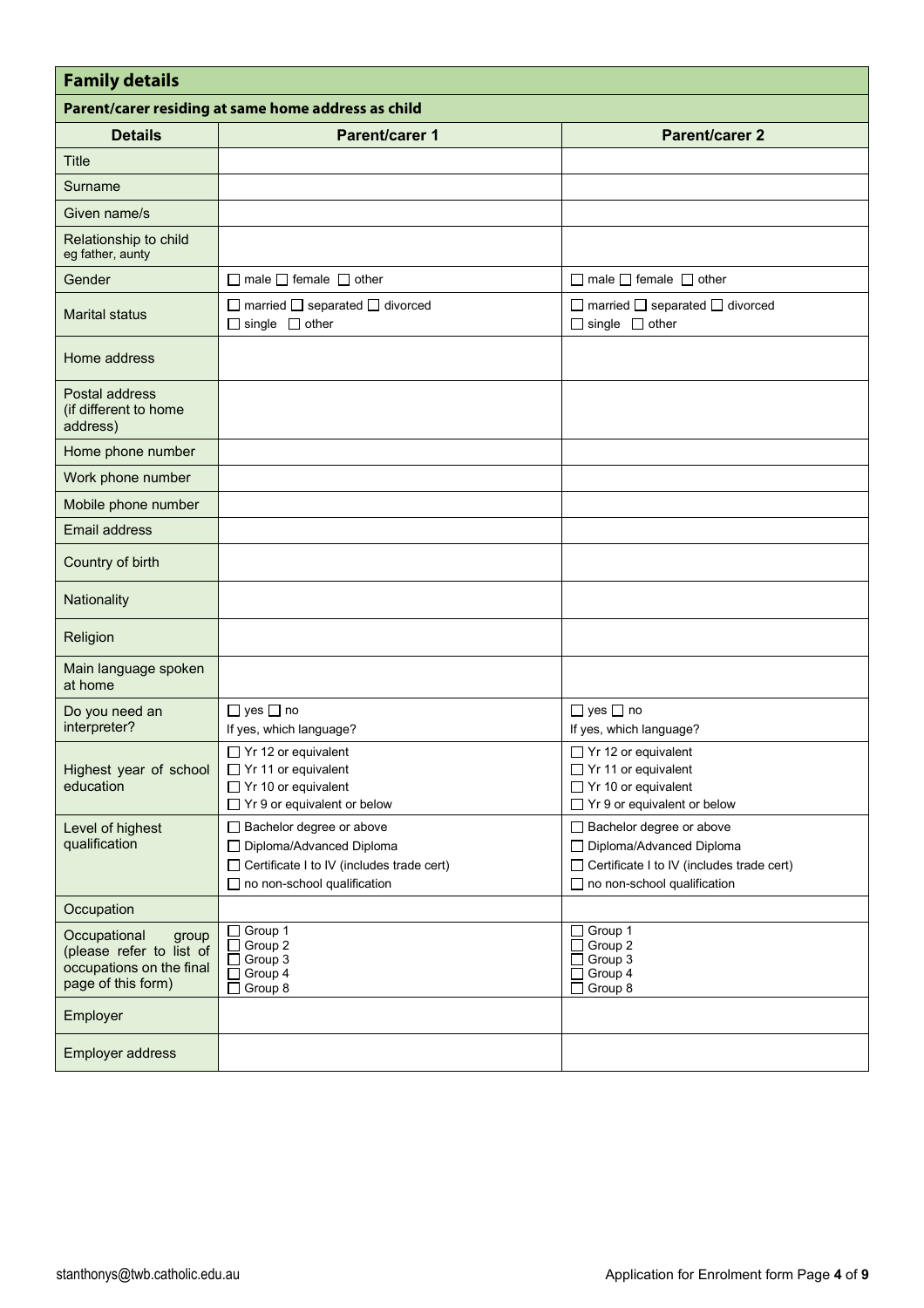| Parent/carer <i>not</i> residing at same home address as child                                      |                                                                                                                                                    |                                                                                                                                               |  |  |  |  |  |
|-----------------------------------------------------------------------------------------------------|----------------------------------------------------------------------------------------------------------------------------------------------------|-----------------------------------------------------------------------------------------------------------------------------------------------|--|--|--|--|--|
| <b>Details</b>                                                                                      | <b>Parent/carer 3</b>                                                                                                                              | Parent/carer 4                                                                                                                                |  |  |  |  |  |
| <b>Title</b>                                                                                        |                                                                                                                                                    |                                                                                                                                               |  |  |  |  |  |
| Surname                                                                                             |                                                                                                                                                    |                                                                                                                                               |  |  |  |  |  |
| Given name/s                                                                                        |                                                                                                                                                    |                                                                                                                                               |  |  |  |  |  |
| Relationship to<br>child/ren eg father, aunty                                                       |                                                                                                                                                    |                                                                                                                                               |  |  |  |  |  |
| Gender                                                                                              | $\Box$ male $\Box$ female $\Box$ other                                                                                                             | $\Box$ male $\Box$ female $\Box$ other                                                                                                        |  |  |  |  |  |
| <b>Marital status</b>                                                                               | $\Box$ married $\Box$ separated $\Box$ divorced<br>$\Box$ single $\Box$ other                                                                      | $\Box$ married $\Box$ separated $\Box$ divorced<br>$\Box$ single $\Box$ other                                                                 |  |  |  |  |  |
| Home address                                                                                        |                                                                                                                                                    |                                                                                                                                               |  |  |  |  |  |
| Postal address (if<br>different to home<br>address)                                                 |                                                                                                                                                    |                                                                                                                                               |  |  |  |  |  |
| Home phone number                                                                                   |                                                                                                                                                    |                                                                                                                                               |  |  |  |  |  |
| Work phone number                                                                                   |                                                                                                                                                    |                                                                                                                                               |  |  |  |  |  |
| Mobile phone number                                                                                 |                                                                                                                                                    |                                                                                                                                               |  |  |  |  |  |
| <b>Email address</b>                                                                                |                                                                                                                                                    |                                                                                                                                               |  |  |  |  |  |
| Country of birth                                                                                    |                                                                                                                                                    |                                                                                                                                               |  |  |  |  |  |
| Nationality                                                                                         |                                                                                                                                                    |                                                                                                                                               |  |  |  |  |  |
| Religion                                                                                            |                                                                                                                                                    |                                                                                                                                               |  |  |  |  |  |
| Main language spoken<br>at home                                                                     |                                                                                                                                                    |                                                                                                                                               |  |  |  |  |  |
| Do you need an<br>interpreter?                                                                      | $\Box$ yes $\Box$ no<br>If yes, which language?                                                                                                    | $\Box$ yes $\Box$ no<br>If yes, which language?                                                                                               |  |  |  |  |  |
| Highest year of school<br>education                                                                 | $\Box$ Yr 12 or equivalent<br>□ Yr 11 or equivalent<br>$\Box$ Yr 10 or equivalent<br>$\Box$ Yr 9 or equivalent or below                            | $\Box$ Yr 12 or equivalent<br>□ Yr 11 or equivalent<br>$\Box$ Yr 10 or equivalent<br>□ Yr 9 or equivalent or below                            |  |  |  |  |  |
| Level of highest<br>qualification                                                                   | $\Box$ Bachelor degree or above<br>□ Diploma/Advanced Diploma<br>□ Certificate I to IV (includes trade cert)<br>$\Box$ no non-school qualification | □ Bachelor degree or above<br>□ Diploma/Advanced Diploma<br>□ Certificate I to IV (includes trade cert)<br>$\Box$ no non-school qualification |  |  |  |  |  |
| Occupation                                                                                          |                                                                                                                                                    |                                                                                                                                               |  |  |  |  |  |
| Occupational<br>group<br>(please refer to list of<br>occupations on the final<br>page of this form) | $\Box$ Group 1<br>Group 2<br>□<br>$\Box$ Group 3<br>$\Box$ Group 4<br>$\Box$ Group 8                                                               | Group 1<br>Group 2<br>Group 3<br>Group 4<br>Group 8                                                                                           |  |  |  |  |  |
| Employer                                                                                            |                                                                                                                                                    |                                                                                                                                               |  |  |  |  |  |
| Employer address                                                                                    |                                                                                                                                                    |                                                                                                                                               |  |  |  |  |  |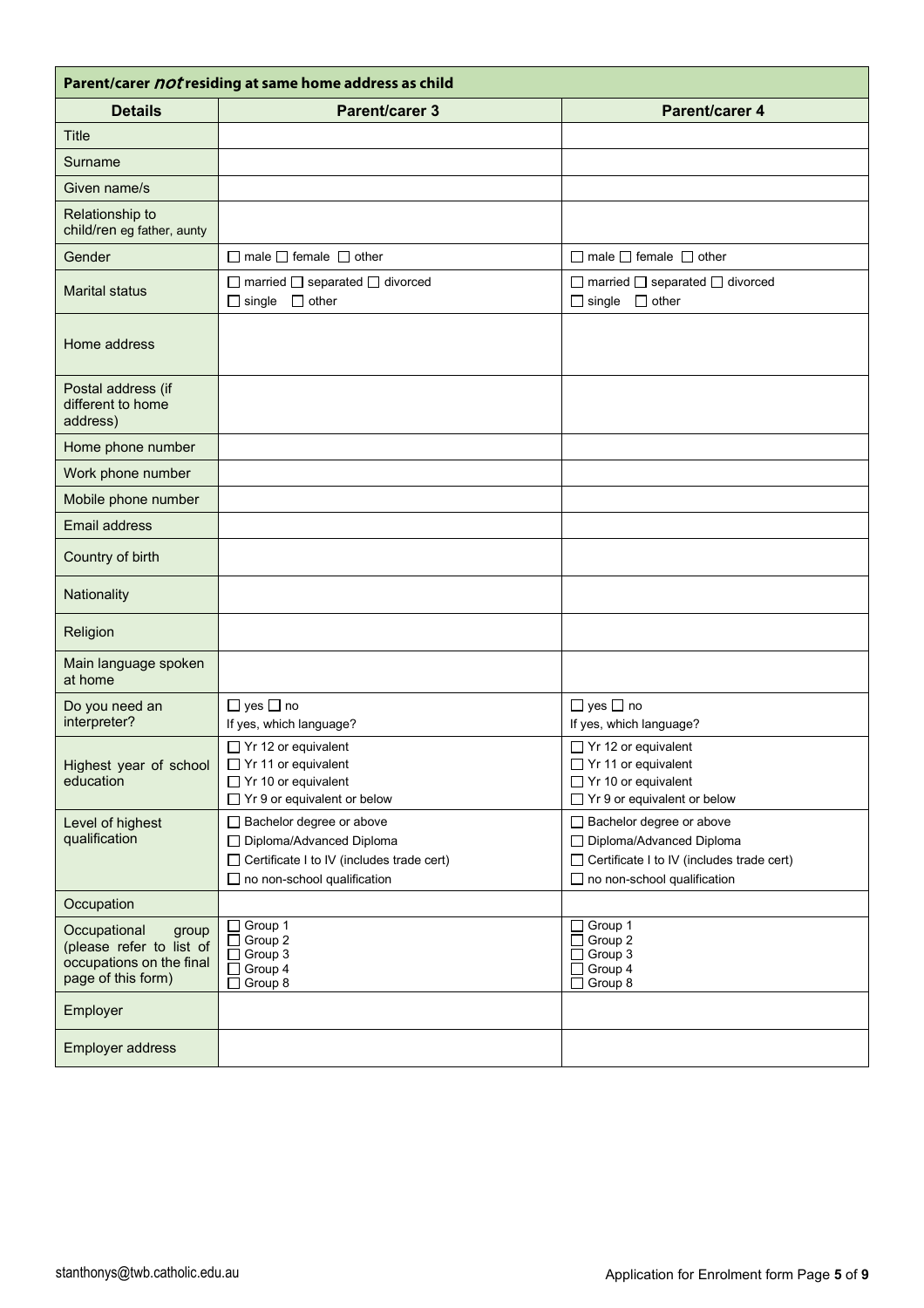| Legal guardian (if different to the above)                                                                                                                                                                                                                         |                    |                               |                                                                                                                                                                             |                    |                      |  |  |  |  |
|--------------------------------------------------------------------------------------------------------------------------------------------------------------------------------------------------------------------------------------------------------------------|--------------------|-------------------------------|-----------------------------------------------------------------------------------------------------------------------------------------------------------------------------|--------------------|----------------------|--|--|--|--|
| Name                                                                                                                                                                                                                                                               | Contact number     |                               |                                                                                                                                                                             |                    |                      |  |  |  |  |
| Organisation name (if applicable)                                                                                                                                                                                                                                  |                    |                               |                                                                                                                                                                             |                    |                      |  |  |  |  |
| Postal address                                                                                                                                                                                                                                                     |                    |                               |                                                                                                                                                                             |                    |                      |  |  |  |  |
| Email address                                                                                                                                                                                                                                                      |                    |                               |                                                                                                                                                                             |                    |                      |  |  |  |  |
| <b>Additional emergency contacts</b>                                                                                                                                                                                                                               |                    |                               |                                                                                                                                                                             |                    |                      |  |  |  |  |
| <b>Additional emergency contact 1</b>                                                                                                                                                                                                                              |                    |                               |                                                                                                                                                                             |                    |                      |  |  |  |  |
| Name                                                                                                                                                                                                                                                               |                    | Contact number                |                                                                                                                                                                             |                    |                      |  |  |  |  |
| Relationship to child eg grandparent                                                                                                                                                                                                                               |                    |                               |                                                                                                                                                                             |                    |                      |  |  |  |  |
| <b>Additional emergency contact 2</b>                                                                                                                                                                                                                              |                    |                               |                                                                                                                                                                             |                    |                      |  |  |  |  |
| Name                                                                                                                                                                                                                                                               |                    | Contact number                |                                                                                                                                                                             |                    |                      |  |  |  |  |
| Relationship to child eg grandparent                                                                                                                                                                                                                               |                    |                               |                                                                                                                                                                             |                    |                      |  |  |  |  |
| <b>Communication</b>                                                                                                                                                                                                                                               |                    |                               |                                                                                                                                                                             |                    |                      |  |  |  |  |
| From details on page 4, 5 and 6                                                                                                                                                                                                                                    | Parent/<br>carer 1 | Parent/<br>carer <sub>2</sub> | Parent/<br>carer 3                                                                                                                                                          | Parent/<br>carer 4 | Legal<br>guardian    |  |  |  |  |
| With whom should the school provide<br>correspondence eg newsletter, letters, notices?                                                                                                                                                                             | $\mathsf{L}$       | $\blacksquare$                | П                                                                                                                                                                           | $\mathbf{I}$       | $\mathsf{L}$         |  |  |  |  |
| With whom should the school communicate<br>regarding absences from school?                                                                                                                                                                                         | $\mathbf{L}$       | $\Box$                        | L                                                                                                                                                                           | $\mathbf{I}$       |                      |  |  |  |  |
| To whom should the school send a copy of<br>academic reports?                                                                                                                                                                                                      |                    |                               |                                                                                                                                                                             |                    |                      |  |  |  |  |
| <b>Travel</b>                                                                                                                                                                                                                                                      |                    |                               |                                                                                                                                                                             |                    |                      |  |  |  |  |
| Who is authorised to pick up the child during school<br>hours?                                                                                                                                                                                                     | $\Box$             | $\Box$                        | $\Box$                                                                                                                                                                      | $\perp$            | $\sim$               |  |  |  |  |
| How will your child travel to and from school eg bus,<br>walk?                                                                                                                                                                                                     |                    |                               |                                                                                                                                                                             |                    |                      |  |  |  |  |
| Who does the child live with?                                                                                                                                                                                                                                      |                    |                               |                                                                                                                                                                             |                    |                      |  |  |  |  |
| □ Parent/carer 1 only □ Parent/carer 2 only □ Parent/carer 3 only □ Parent/carer 4 only<br><b>⊟both Parents</b><br>□ shared arrangement (please provide details)<br>$\Box$ Legal guardian                                                                          |                    |                               |                                                                                                                                                                             |                    |                      |  |  |  |  |
| Access restrictions, family court orders, parenting plans                                                                                                                                                                                                          |                    |                               |                                                                                                                                                                             |                    |                      |  |  |  |  |
| Are there any family court orders or parenting plans that have been issued in relation to the child you<br>are applying to enrol? (If yes, support documents must be provided with the Application for Enrolment<br>form)                                          |                    |                               |                                                                                                                                                                             |                    | $\Box$ yes $\Box$ no |  |  |  |  |
| Are there any apprehended violence orders or domestic violence orders in place in relation to the child<br>$\Box$ yes $\Box$ no<br>you are applying to enrol? (If yes, support documents must be provided with the Application for<br>Enrolment form.)             |                    |                               |                                                                                                                                                                             |                    |                      |  |  |  |  |
| Is there a child protection order in place for the child you are applying to enrol? (If yes, support<br>$\Box$ yes $\Box$ no<br>documents must be provided with the Application for Enrolment form.)                                                               |                    |                               |                                                                                                                                                                             |                    |                      |  |  |  |  |
| How did you hear about the school?                                                                                                                                                                                                                                 |                    |                               |                                                                                                                                                                             |                    |                      |  |  |  |  |
| $\Box$ current family $\Box$ relative in school $\Box$ recommendation $\Box$ family of previous students $\Box$ internet search<br>$\Box$ local knowledge $\Box$ school promotional material or advertising $\Box$ school event<br>$\mathop{\hbox{$\bmod$}}$ other |                    |                               |                                                                                                                                                                             |                    |                      |  |  |  |  |
| Why did you choose the school?                                                                                                                                                                                                                                     |                    |                               |                                                                                                                                                                             |                    |                      |  |  |  |  |
| $\Box$ academic standards $\Box$ community involvement $\Box$ Catholic school option<br>$\Box$ pastoral care $\Box$ curriculum $\Box$ information on website<br>$\Box$ parent information $\Box$ atmosphere<br>$\Box$ reputation<br>other (please provide details) |                    |                               | facilities/resources/services<br>$\Box$ sport programs $\Box$ vision, mission, values $\Box$ location<br>$\Box$ co-curricular opportunities $\Box$ heritage and traditional |                    |                      |  |  |  |  |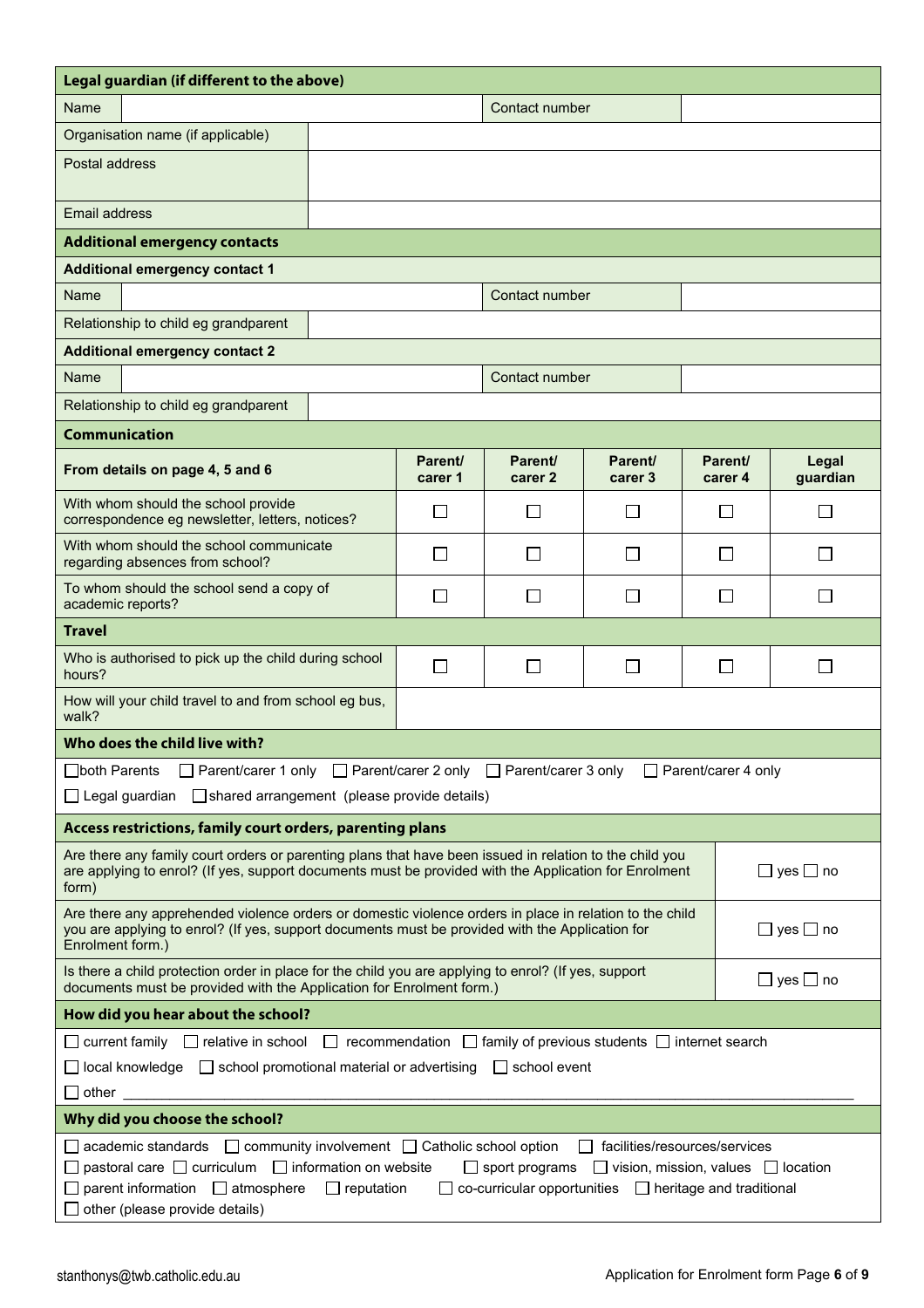# **Application for Enrolment - Parent/Legal guardian Agreement**

Please tick all relevant boxes below.

## **Policies and procedures**

| I/we have read and agree to support and follow the policies and procedures as listed below as an essential condition of this<br>Enrolment Agreement. I/we understand that these policies and procedures will be updated from time to time and I/we will be<br>notified through the school's usual communication channels. |                                                                                                                                                                                                                                    |  |  |  |  |  |
|---------------------------------------------------------------------------------------------------------------------------------------------------------------------------------------------------------------------------------------------------------------------------------------------------------------------------|------------------------------------------------------------------------------------------------------------------------------------------------------------------------------------------------------------------------------------|--|--|--|--|--|
| Diocese of Toowoomba Catholic Schools<br>policies, procedures and guidelines<br>TCS Privacy Statement                                                                                                                                                                                                                     | TCS Acceptable Use of ICT Systems and Resources policy<br>□ TCS Student Protection processes and guidelines<br>$\Box$ School policies and procedures – Please visit the school's website to<br>read these policies and procedures. |  |  |  |  |  |

## **Religious life of the school**

 $\Box$  If this enrolment is successful, I/we agree to support the Catholic ethos and our child's participation in the religious life of the school eg liturgies, retreats.

#### **Supporting documents**

I/we have attached copies of the following supporting documents to this Application for Enrolment. Birth certificate

 $\Box$  Baptismal certificate

 $\Box$  Passport and visa (where applicable)

| $\Box$ Most recent previous school reports and external assessment results |  |
|----------------------------------------------------------------------------|--|
| (where applicable)                                                         |  |

 $\Box$  Relevant family court orders (where applicable)

 $\Box$  Evidence of time out of the country eg passport,

exit and entry stamps, overseas school reports (where applicable)

 $\Box$  Immunisation certificate (primary school applications only)

 $\Box$  Court orders (if applicable)

# **Financial commitment**

If this enrolment application is successful, I/we understand that we are responsible for payment of Fees. The Application for Enrolment form, combined with the Letter of Offer and Acceptance, binds the signatories to fee responsibility unless a new Application for Enrolment form and/or Revised Parenting/Legal guardian and Fees Agreement is completed and forms a variation to this contract.

 $\Box$  I/we have read the Fee schedule and the [School fees policy](https://www.twb.catholic.edu.au/about-us/policies-and-publications/policies-procedures-and-guidelines/) and I/we understand and agree to accept them in full in relation to the enrolment of the child named herein.

Where more than one parent/legal guardian is a party to this Agreement and regardless of who has been nominated to receive invoices, each parent/legal guardian is jointly and severally liable for payment of all Fees levied by the school. Fees will be issued in their entirety and not split to separate accounts.

 $\Box$  I/we will pay punctually, as they fall due, all Fees in accordance with the terms set forth in the School fees policy and Fee schedule issued by the school. Appropriate recovery action will commence immediately after the due date for Fees has passed.

 $\Box$  I/we are not aware of any outstanding fees or charges, in relation to the child/ren applying to enrol, that I/we are responsible for at another Catholic school, or I/we have an approved payment arrangement in place.

 $\Box$  I agree to comply with the hire and return of school owned equipment during the enrolment of the child applying to enrol at the school and to cover any costs incurred in the loss of or damage to this equipment by me or this child. I also agree to return any school owned equipment if this child is no longer enrolled in the school and to cover any costs incurred in the loss of or damage to this equipment by me or this child.

I/we have included the enrolment application administration fee of  $$$  with this Application for Enrolment and I/we understand that this money will not be refundable if the application is not successful.

#### **Privacy, information collection and updating information**

In processing this application, it may be necessary for the school or Catholic Schools Office to look at documents held by previous educational institutions, health care professionals or other agencies. This information will be collected, used and stored consistent with legislative requirements. The consent of the owner of the information, whilst not always necessary, is appreciated and will aid in the efficient assessment of the application.

I/we give consent for the school and Catholic Schools Office to gain access to relevant information about the child we wish to enrol that is held by previous educational institutions, health care professionals or other agencies by approaching these bodies directly. I understand that the information that is requested may relate to the answers that I have given to any part of this Application for Enrolment form.

For students on a visa, I/we give consent to the Catholic Schools Office to check visa entitlements electronically via the Department of Immigration's Visa Entitlement Verification Online (VEVO) web tool for the duration of enrolment.

 $\Box$  I/we understand that the information that I/we provide will be kept by the school if the application for enrolment is successful.  $\Box$  I/we understand that we must notify the school of any changes to the information that is contained within this Application for Enrolment, throughout the period of enrolment.

#### **Default**

 $\Box$  I/we understand that I/we are agreeing to all aspects of this Enrolment Agreement.

 $\Box$  I/we understand that if we do not meet our obligations, we will be in breach of this Agreement. As a result, the school may terminate the Enrolment Agreement by written notice to me/us. (This is without prejudice to any other rights of the school.)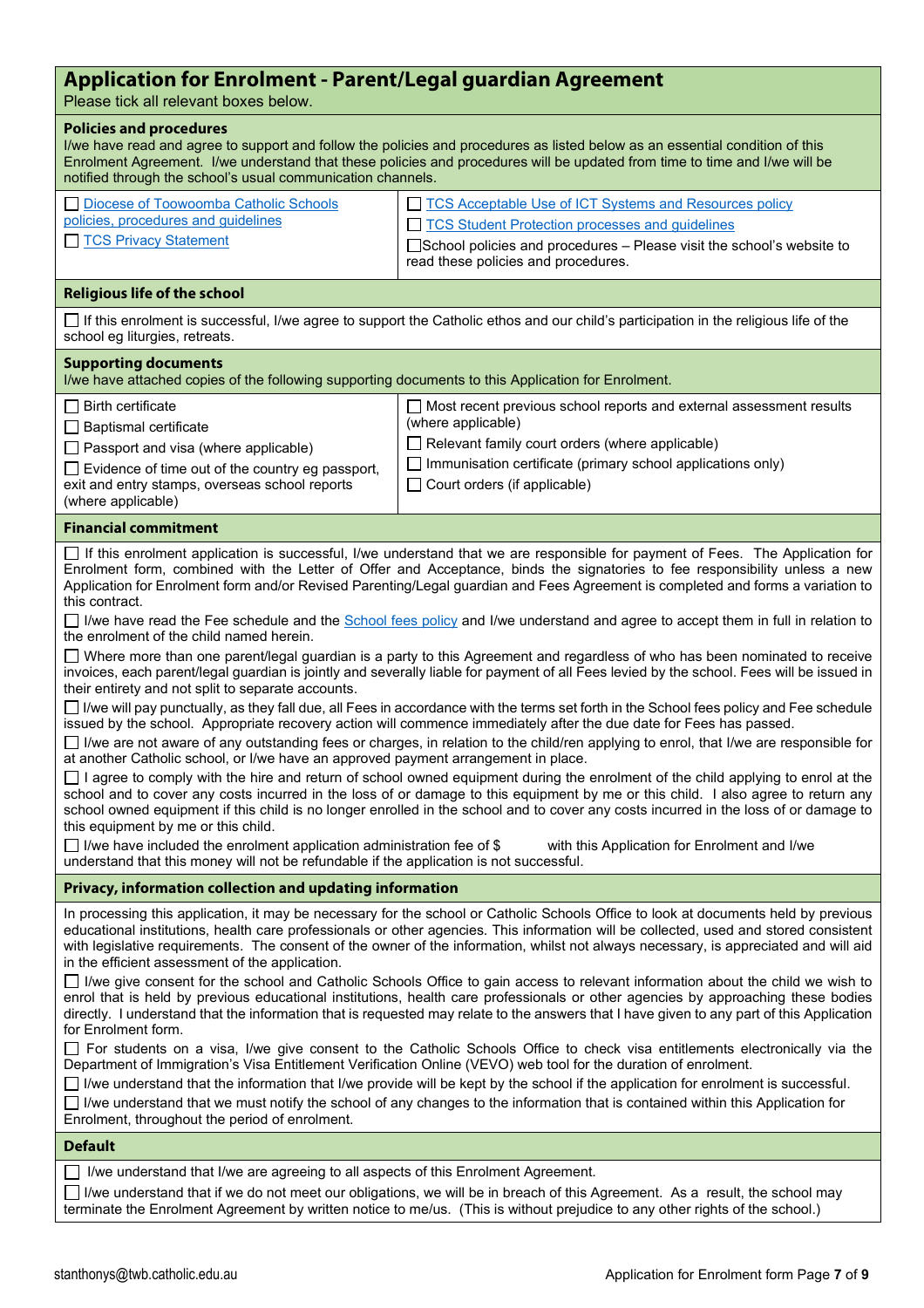# **Definitions**

- Enrolment Agreement means
	- (a) this Application for Enrolment form
	- (b) any Revised Parenting/Legal guardian and Fees Agreement (if acceptable to the school)
	- (c) the policies and procedures as updated from time to time
	- (d) the Acceptance/Declining of Offer form, and the letter from the school enclosing it and
	- (e) any other variations to the Agreement as notified through the schools usual communication methods with parents/guardians.
- Fees include all tuition and boarding fees (if applicable), levies, other charges and expenses incurred by the school in collecting any outstanding debts.
- Policies and procedures include those policies and procedures noted in the Application for Enrolment and available at the Diocese of Toowoomba Catholic Schools website and the school website.

#### **Declaration**

# **The signature of both parents or legal guardians is required.**

**If only one parent/legal guardian is completing this form and/or signing the declaration below, and no court order is in place, a statement describing the parenting and fee responsibility of each parent or legal guardian, in relation to the child's enrolment at the school, MUST be attached to this application.**

 $\Box$  I/we declare the information provided in this application to enrol is, to the best of my/our knowledge and belief, accurate and complete. I/we understand that if any misleading information has been provided, or any omission of significant, relevant information made in this Application for Enrolment, acceptance will not be granted, or if discovered after acceptance, the enrolment may be withdrawn.

All adults responsible for the PARENTING of the student are required to sign here.

| Parent 1 or Legal guardian 1 | Name | Signature | Date |
|------------------------------|------|-----------|------|
| Parent 2 or Legal guardian 2 | Name | Signature | Date |

*Please note: If submitting this form electronically, you will be required to sign this form during the enrolment interview.* All adults responsible for the PAYMENT OF FEES of the student are required to sign here.

| Parent 1 or Legal guardian 1 | Name | Signature | Date |
|------------------------------|------|-----------|------|
| Parent 2 or Legal guardian 2 | Name | Signature | Date |

*Please note: If submitting this form electronically, you will be required to sign this form during the enrolment interview.* If there are additional person/s responsible for the PAYMENT OF FEES to the above, please complete the following.

| Name                  |      | Name                  |      |
|-----------------------|------|-----------------------|------|
| Postal address        |      | Postal address        |      |
| Email address         |      | Email address         |      |
| Relationship to child |      | Relationship to child |      |
| Signature             | Date | Signature             | Date |

**Please note:** Acceptance of this application for enrolment is subject to approval by the principal. Acceptance to this school does not constitute acceptance into any other Catholic school (primary or secondary).

| <b>Office use only</b>           |  |  |                                     |                            |  |                   |                |  |
|----------------------------------|--|--|-------------------------------------|----------------------------|--|-------------------|----------------|--|
| <b>Application and offer</b>     |  |  |                                     |                            |  |                   |                |  |
| Date application received        |  |  |                                     | Admin fee paid             |  | \$                | Receipt number |  |
| Enrolment interview date         |  |  | Interviewed by                      |                            |  | Date offer issued |                |  |
| Acceptance of enrolment received |  |  |                                     | School fees paid           |  | \$                | Receipt number |  |
| <b>Student enrolment details</b> |  |  |                                     |                            |  |                   |                |  |
| Class                            |  |  | PC teacher                          |                            |  |                   | House          |  |
| Date commenced                   |  |  |                                     | Family key contact details |  |                   |                |  |
| Special circumstances            |  |  | yes ∐ no<br>If yes, please specify. |                            |  |                   |                |  |